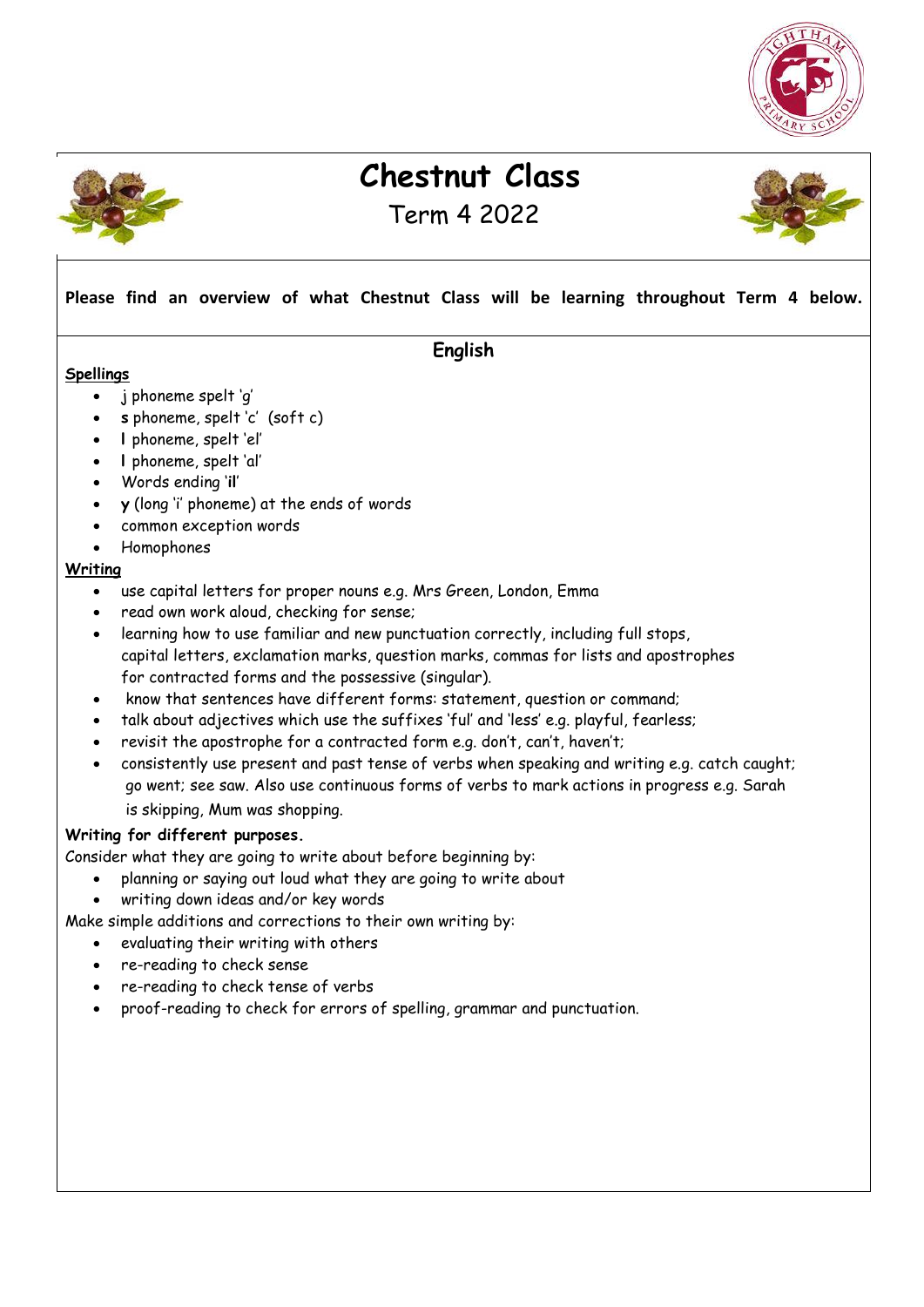#### **Reading**

- continue to apply phonic knowledge and skills as the route to decode words until automatic decoding has become embedded and reading is fluent
- read accurately words of two or more syllables that contain the same graphemes as above
- read words containing common suffixes
- read further common exception words, noting unusual correspondences between spelling and sound and where these occur in the word
- read most words quickly and accurately, without overt sounding and blending, when they have been frequently encountered
- read aloud books closely matched to their improving phonic knowledge, sounding out unfamiliar words accurately, automatically and without undue hesitation
- re-read these books to build up their fluency and confidence in word reading.
- discussing and clarifying the meanings of words, linking new meanings to known vocabulary
- discussing their favourite words and phrases
- being introduced to non-fiction books that are structured in different ways
- drawing on what they already know or on background information and vocabulary provided by the teacher
- checking that the text makes sense to them as they read and correcting inaccurate reading
- making inferences on the basis of what is being said and done
- answering and asking questions
- predicting what might happen on the basis of what has been read so far

### **Maths**

- recognise and use symbols for pounds (£) and pence (p); combine amounts to make a particular value
- find different combinations of coins that equal the same amounts of money
- solve simple problems in a practical context involving addition and subtraction of money of the same unit, including giving change
- compare and sequence intervals of time
- tell and write the time to five minutes, including quarter past/to the hour and draw the hands on a clock face to show these times
- know the number of minutes in an hour and the number of hours in a day.